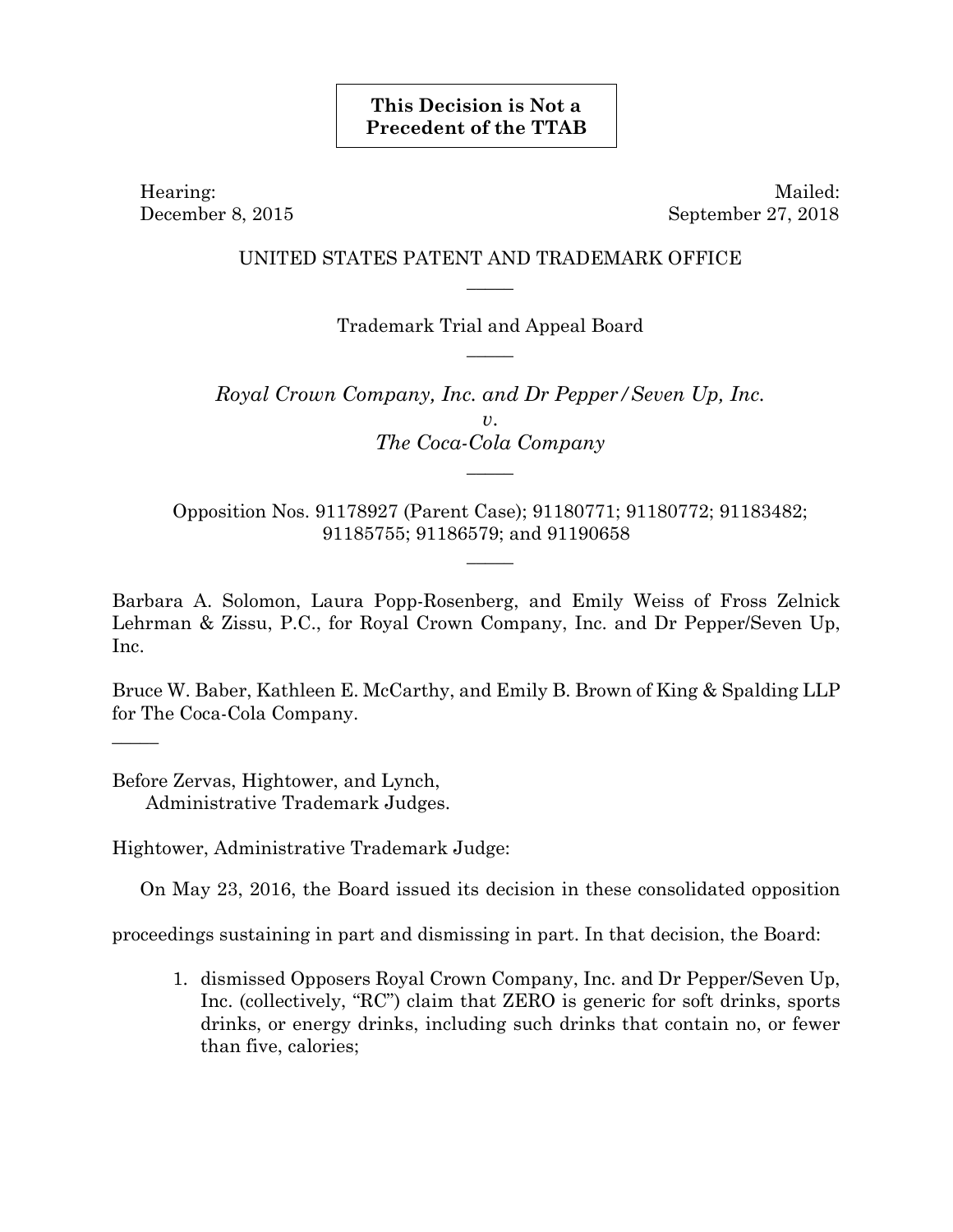- 2. dismissed The Coca-Cola Company's ("TCCC") opposition against two of RC's applications to register marks incorporating the term ZERO on the ground that they are likely to cause confusion with its ZERO-formative marks (Serial No. 78576257 and 78581917);
- 3. found that TCCC established that it has acquired distinctiveness in the descriptive term ZERO when used as part of a mark for soft drinks and, thereby, for syrups, concentrates, and powders for making soft drinks, and so dismissed RC's opposition to 13 of TCCC's applications (Serial Nos. 78316078, 78580598, 78620677, 78664176, 77097644, 77175066, 77175127, 77176099, 77176108, 77176127, 77176279, 77257653, and 77309752); and
- 4. sustained RC's opposition to four of TCCC's applications for energy drinks and syrups and concentrates for making energy drinks (Serial Nos. 77413618, 76674382, 76674383, and 78698990) in the absence of disclaimers of the term ZERO.

On July 19, 2016, Energy Beverages LLC moved to be substituted as Applicant in application Serial No. 77413618 and to disclaim ZERO apart from the mark in that application. On July 22, 2016, TCCC timely submitted disclaimers to applications Serial Nos. 76674382, 76674383, and 78698990. On August 26, 2016, the Board issued an order substituting Energy Beverages LLC as Applicant in Opposition No. 91189847 and deferred consideration of the motions to amend the applications.

TCCC did not appeal the dismissal of its Opposition No. 91184434 against RC's applications Serial Nos. 78576257 and 78581917. Nor did Energy Beverages appeal the Board's decision sustaining RC's Opposition No. 91189847 against application Serial No. 77413618, which Energy Beverages now owns, without disclaimer of the word ZERO.

RC appealed the Board's decision as to its other seven oppositions to the U.S. Court of Appeals for the Federal Circuit, and on June 20, 2018, the court issued a decision that vacated the Board's decision and remanded the case for further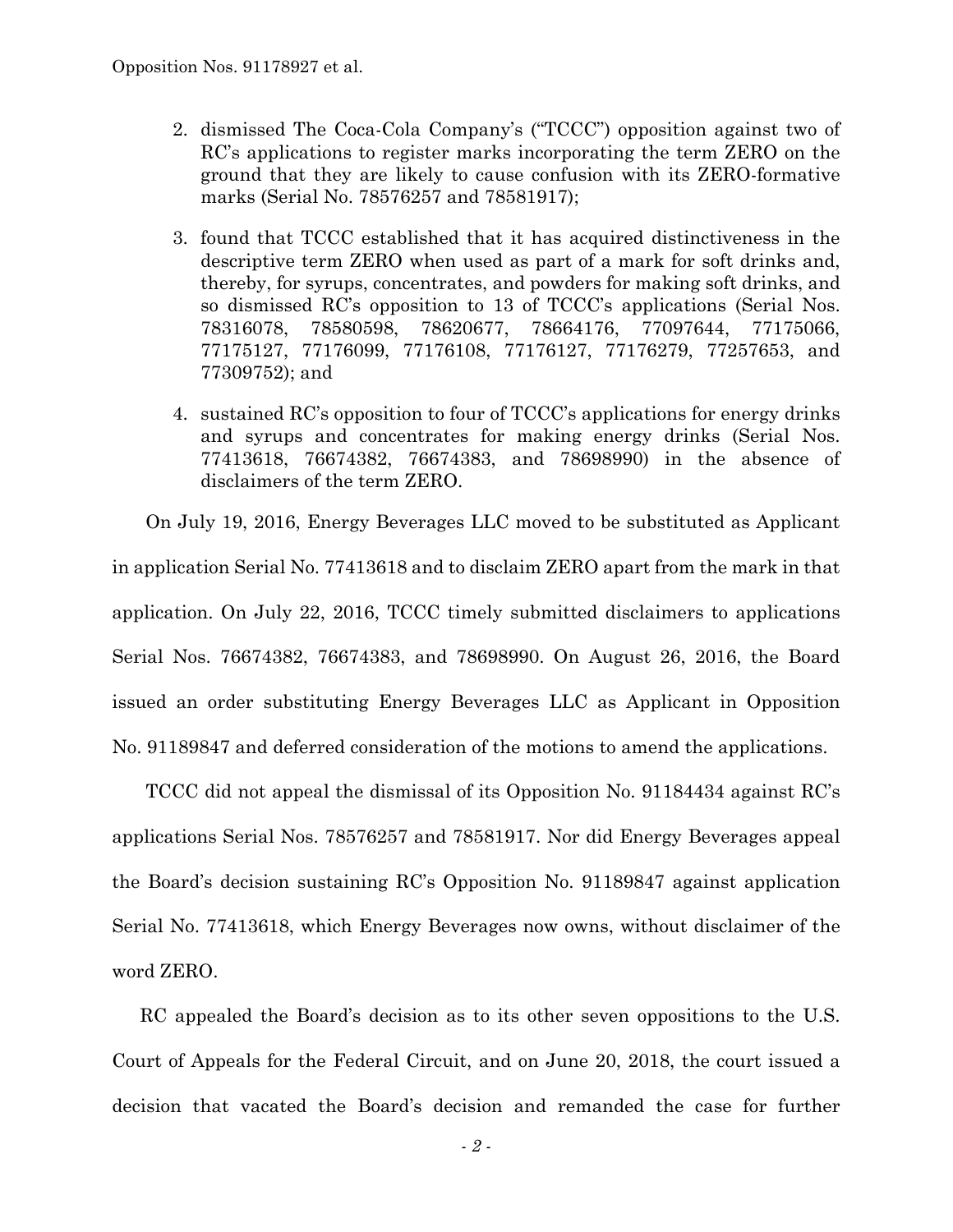Opposition Nos. 91178927 et al.

proceedings. *Royal Crown Co. v. Coca-Cola Co.*, 892 F.3d 1358, 127 USPQ2d 1041

(Fed. Cir. 2018). As stated in the court's "Conclusion":

Because the Board applied the incorrect legal standard in assessing whether TCCC's ZERO marks are generic, and did not adequately consider Royal Crown's evidence with respect thereto, we vacate the Board's dismissal of Royal Crown's oppositions on that ground. We also vacate the Board's acquired distinctiveness determination to allow it, in the first instance, to assess the nature of TCCC's burden on that point and to explain how the evidence presented meets that precise burden.

*Id.* at 1049.

 $\overline{a}$ 

In order to correctly assess this case on remand, as ordered by the court, we find it necessary to require rebriefing by the parties to discuss the critical evidence of record relevant to the legal standards set forth by the court in its decision on appeal.<sup>1</sup> In particular, the parties must:

1. Address "whether the term ZERO, when appended to a beverage mark, refers to a key aspect . . . of at least a sub-group or type of the claimed beverage goods." *Id.* at 1047.

2. Address the degree of descriptiveness of the term ZERO, how "the evidentiary record reflects" the degree of descriptiveness, and how the evidence meets TCCC's "precise burden" to establish acquired distinctiveness. *Id.* at 1048-49.

Much of the evidence was designated confidential. Trial ended more than four years ago, and some evidence filed under seal was several years old even at the time of trial. Therefore, the Board will assume that the confidentiality designations no

<sup>&</sup>lt;sup>1</sup> The new briefs should abide by the applicable page limits as set forth in Trademark Rule 2.128(b), 37 C.F.R. § 2.128(b).